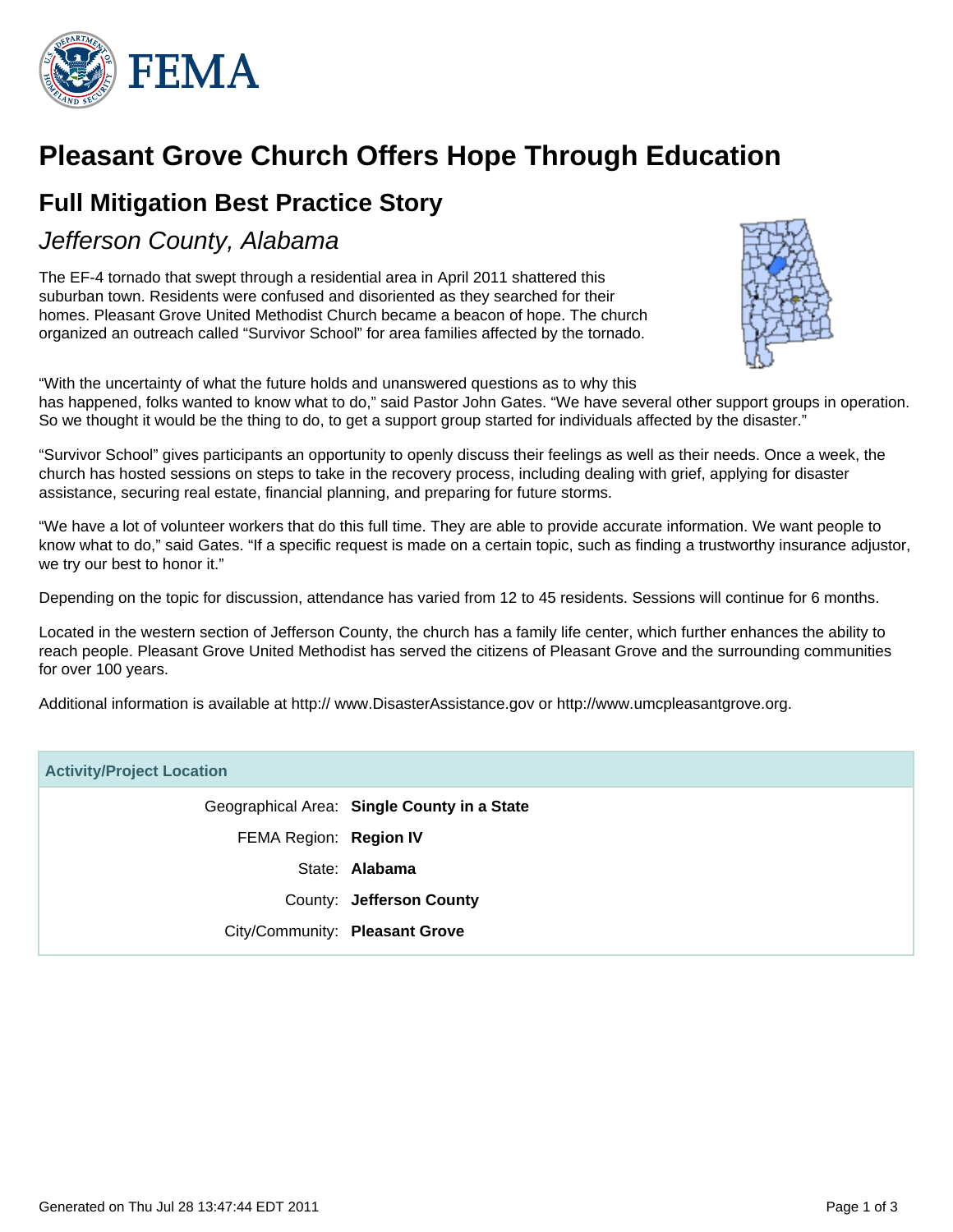| <b>Key Activity/Project Information</b> |                                                            |
|-----------------------------------------|------------------------------------------------------------|
|                                         | Sector: Public                                             |
| Hazard Type: Tornado                    |                                                            |
|                                         | Activity/Project Type: Education/Outreach/Public Awareness |
| Activity/Project Start Date: 05/2011    |                                                            |
| Activity/Project End Date: Ongoing      |                                                            |
|                                         | Funding Source: Non-profit organization (NPO)              |

**Activity/Project Economic Analysis**

Cost: **Amount Not Available** Non FEMA Cost: **0**

### **Activity/Project Disaster Information**

| <b>Mitigation Resulted From Federal</b><br>Disaster? Yes |  |
|----------------------------------------------------------|--|
| Federal Disaster #: 1971, 04/28/2011                     |  |
| Federal Disaster Year: 2011                              |  |
| Value Tested By Disaster? No                             |  |
| Repetitive Loss Property? No                             |  |
|                                                          |  |

#### **Reference URLs**

Reference URL 1: **http://www.DisasterAssistance.gov**

Reference URL 2: **http://www.umcpleasantgrove.org/**

#### **Main Points**

No Main Points were entered.